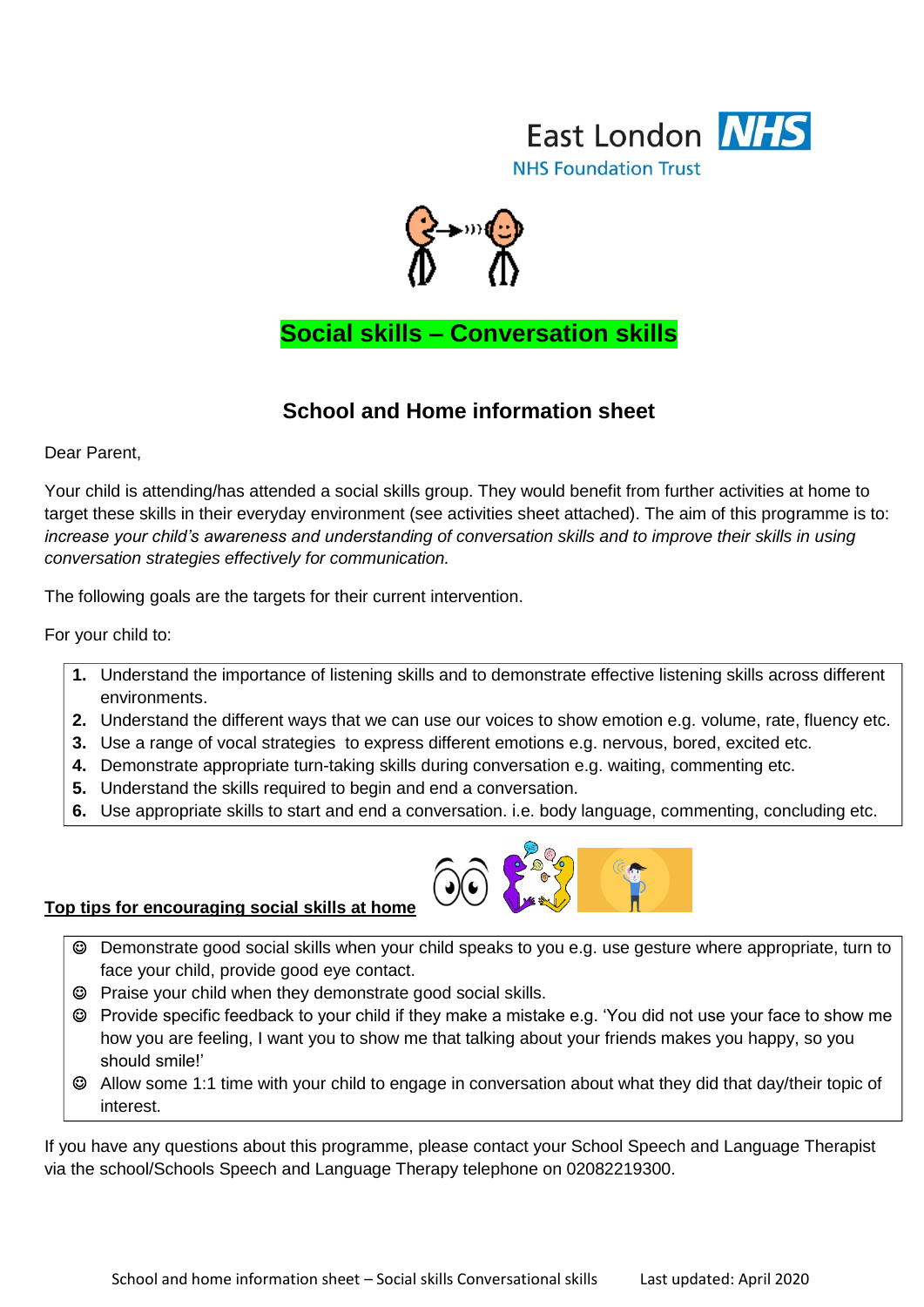## Carryover Activity Sheet Social skills - Conversation skills

#### **Activities**

 **To understand the importance of listening skills and to demonstrate effective listening skills across different environments.**



What"s your favourite? Ask your child to tell you about their favourite meal (or hobby). Whilst they are explaining it to you, demonstrate the following;

- Poor eye- contact (look away as they are talking to you)
- Poor posture (slouch or fidget whilst they are talking) Interrupt occasionally

*Can they identify why you are not a good listener?*

*Now swap roles! Whilst you tell them about your chosen topic, see if they can model good listening.*



Back to back conversation: Take it in turns to ask what your favourite colour is and why. Sit back to back so you cannot see each other. How easy was it to communicate? Ask them to identify **why** it was more difficult/ easy.

 **To understand the different ways that we can use our voices to express emotion e.g. volume, rate, fluency etc.**



TV time! Have a look on YouTube or on the TV for your child"s favourite TV personality. Use clips which express a range of emotions e.g. excited, angry, scared, tired etc. Use the "balancing our voices" worksheet to put a line on the different meters based on the emotions they are seeing.

\*Notice how we *tweak our voices* to show feelings\*

#### **To use a range of vocal strategies to express different emotions**



*Follow my finger! See the "balancing our voices" worksheet attached to this pack.* Run your finger up and down each meter (e.g. volume, rate, fluency etc.) whilst saying the phrase "We don"t have school today". Notice how by changing the level on the meter, we also change the sound of our emotions! Swap turns!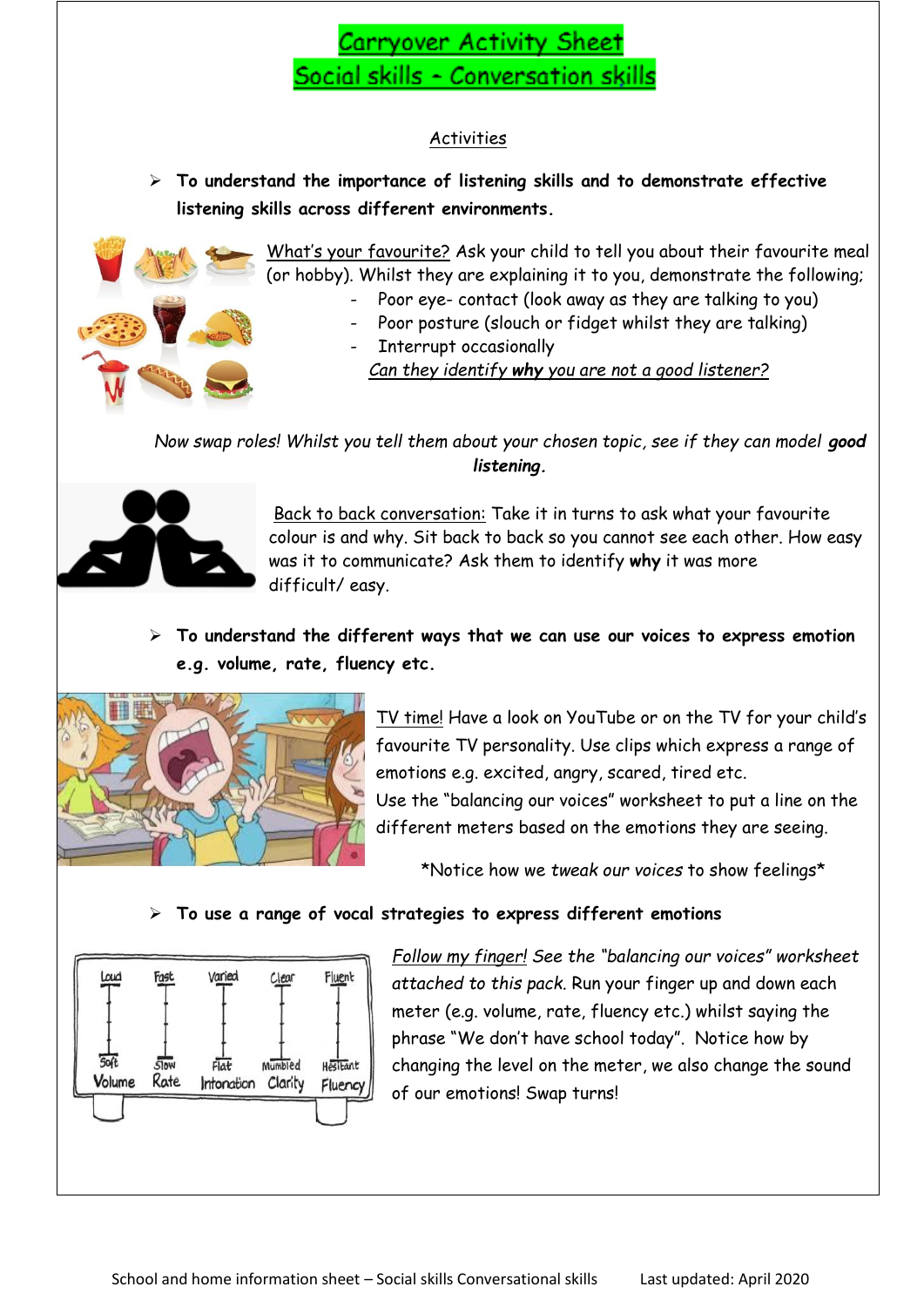**To demonstrate appropriate turn-taking skills during conversation i.e. good waiting, commenting etc.**



Let's make a story: This game can include up to 4-5 people. Sit in a circle facing each other and *take it in turns* to add a sentence each to your magical story filled with twists and turns! To choose the next person in the story, you must both high-5 each other and swap seats.

Bonus round! To work on *eye-contact* and *attention skills*, you can add gestures and actions during your turn which the next person in the game must copy.



Who is it? This game requires between 3-6 people. Have the names or pictures of familiar people on separate sheets. One person will sit in front of the group (the detective) and another member will hold up a picture of the familiar person *above their head* (so they can"t see).

The detective can only ask **yes & no** questions and must **wait** for a response from the team before asking for more information.

E.g. "Am I a boy?" "Do I have long hair?" "Do I play football?"

 **To use appropriate skills to start and end a conversation. i.e. body language, commenting, concluding etc.**



(See page 106 "starting out" worksheet).Think of some examples for ways that we can start a conversation with somebody else. Act out the conversations. Notice how it may be different if we are talking to friends compared to teachers and strangers. Why is it different?



Bonus! Watch short TV programmes or clips on YouTube with your child. Notice how the characters or people begin and end conversations. See if your child can use the "starting out" worksheet as a prompt to identify *how* people have started their conversations. If they could change the script, what would they say or do differently? (Use the "ending conversation" worksheet).

How are they ending their conversations? Do they just walk away?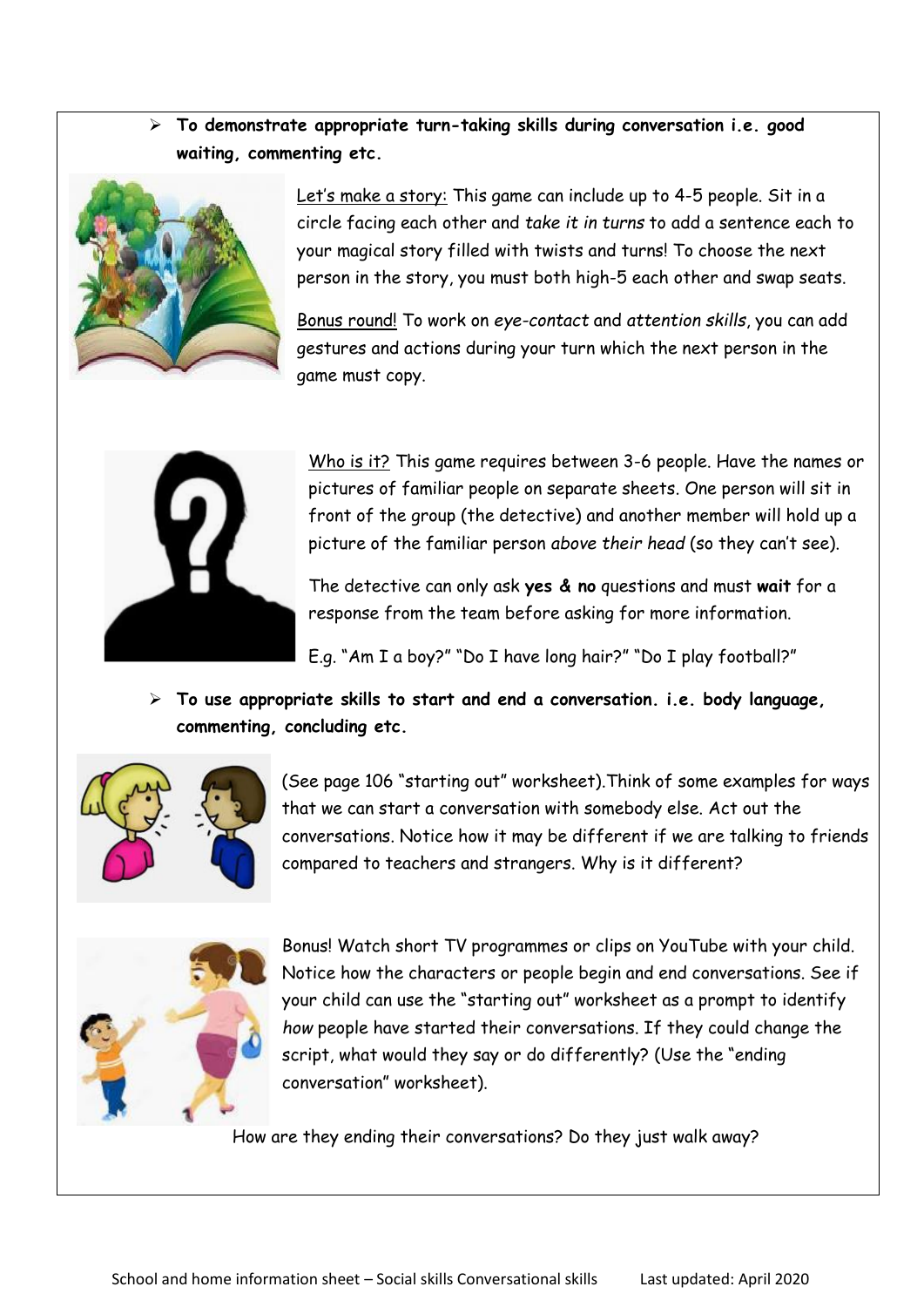# Carryover Activity Sheet Social skills - Conversation skills

*This section is for young people in secondary school. As well as the activities above, you might want to try the activities below as an extension.*

 **To understand the importance of listening skills and to demonstrate effective listening skills across different environments.**



The blindfold game (page 97), children and adult take it in turns to pick a card. The person talking has to talk about their chosen topic blind-folded. The aim of the activity is to illustrate skills involved in good listening. This can be illustrated by modelling appropriate listening (e.g. staying quiet) and inappropriate listening (e.g. interrupting).

 **To understand the different ways that we can use our voices to express emotion e.g. volume, rate, fluency etc.** 

Emotional talk (page 101), children/adults take an emotion card and a sentence card and read out the sentence un that emotion. The rest of the group then discuss how the person is feeling. The aim of the activity is to introduce how emotions can affect the way we ay things.

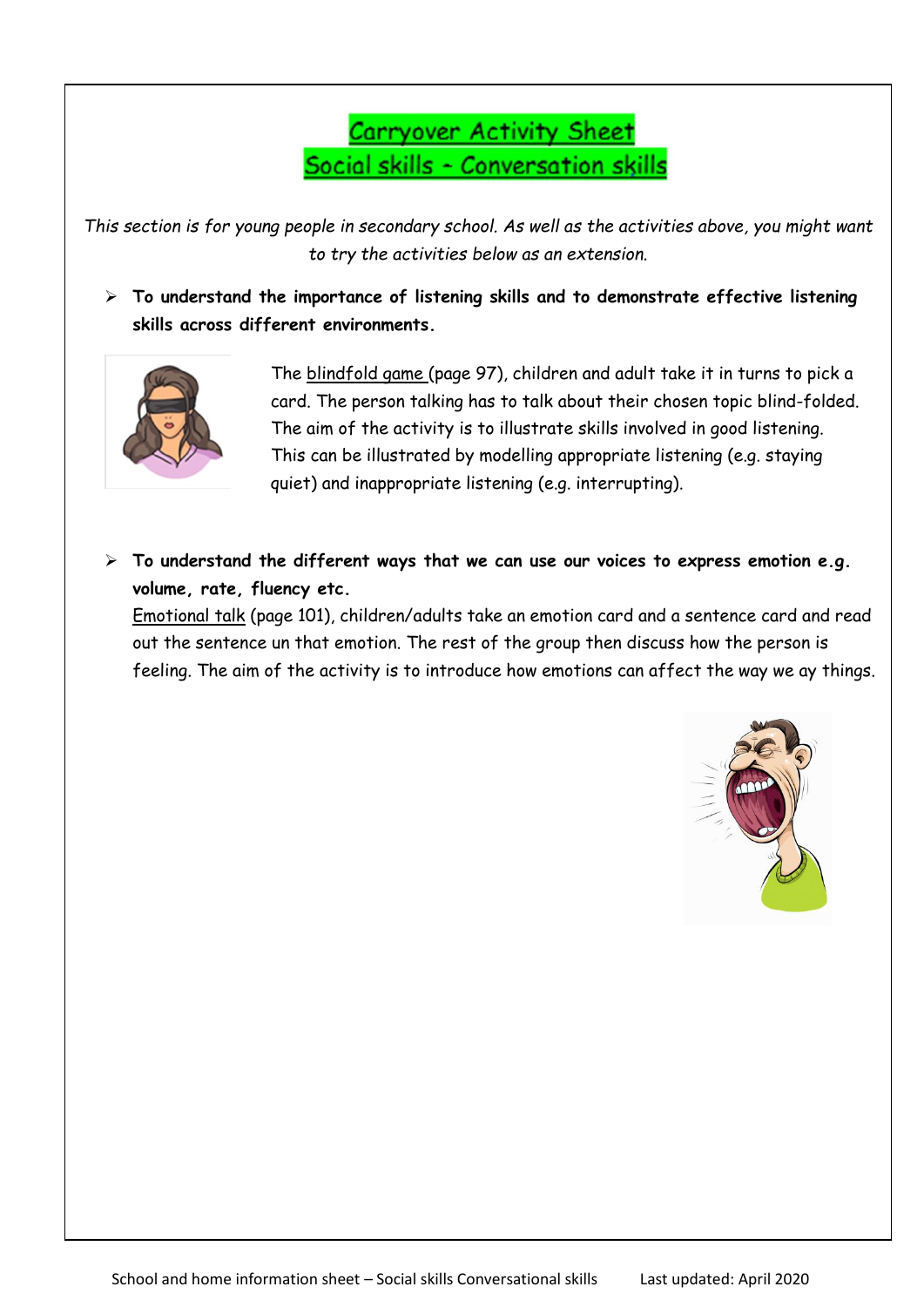### **Social skills games**



*These are games that can be played at home with your child/the whole family, to help encourage the use of positive social skills.*

 **Chinese whispers:** Best played with 3+ players. Everyone should sit in a circle/line.Take it in turns to think of a phrase to say e.g. " I like chocolate cake". The person who goes first whispers it into the next persons ear, and so on. The last person has to say the phrase out loud, to see if the phrase was repeated correctly to everyone.

 **I went to the market and…:** Can be played with 2+ players. This is a memory game. The first person says: "I went to the market and I got X" e.g. "eggs", the next person has to say what the other person said plus a new item e.g. "I went to the market and I got eggs and milk". The game continues until someone forgets an item on the list.

 **Mystery objects:** An object is placed in the bag without the other players seeing it. The bag is passed to each person who then tries to either identify the object with one guess/or describe it without saying the name of the object. Whoever guesses correctly can choose the next object! Alternative version: Adult picks something and hides it behind their back. They describe the object to the child, who has to guess what it might be based on the clues.

 **Change one thing:** The child/adult leaves the room. Other people in the room decide to change one thing e.g. someone takes off a shoe, a book is upside-down etc. The person then re-enters the room and has to guess what is different.

 $\bullet$ 

 **The alphabet game:** Choose a topic e.g. sport/food items. Take it in turns and go through the alphabet and name items beginning with the letters of the alphabet e.g. apple, banana, cherry and so on.

Other easy examples of games you can play at home that encourage social skills development: Hangman, charades, headbandz/21 questions, pictionary.